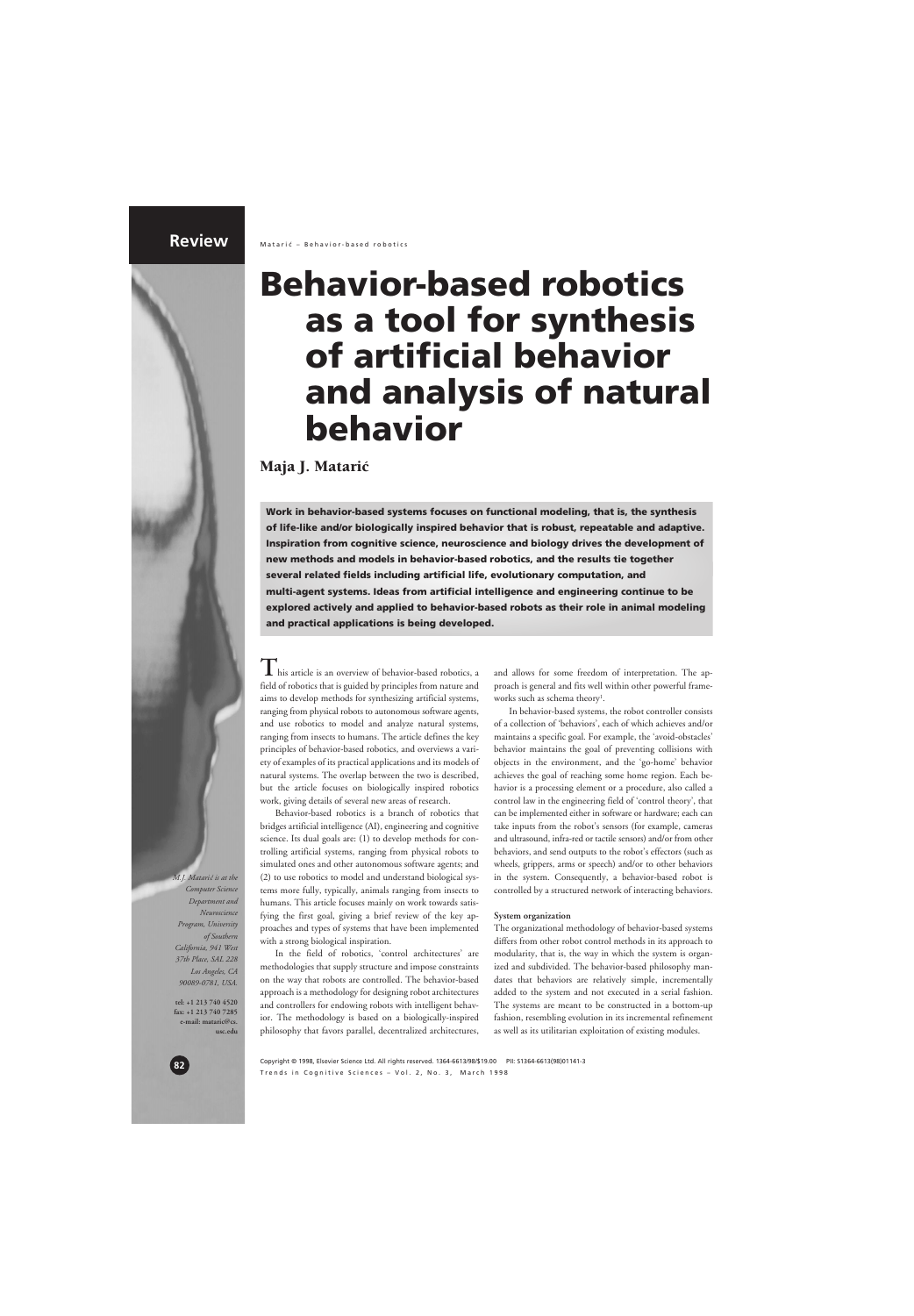Behaviors are activated in response to external and/or internal conditions, that is, sensory inputs and internal state. The system as a whole activates entire subsets of behaviors so that parallelism can be exploited, both in speed of computation and in the resulting dynamics. The latter is a critical aspect of behavior-based control: as multiple behaviors or modules are active, dynamics of interaction arise both within the system itself (from the interaction among the behaviors) and within the environment (from the interaction of the behaviors with the external world). Inspired by biological organisms, designers of behaviorbased systems exploit these dynamics to create (by hand or automatically through the use of learning, described below) repeatable, stable and, ultimately, intelligent behavior without relying on top-down, centralized and often even hierarchical control (Refs 2,3; and P.E. Agre, PhD thesis, 1988, MIT).

#### **The design of behaviors**

A methodological constraint of behavior-based systems is their use of state and representation: information is not centralized or centrally manipulated. Instead, various forms of distributed representations are used, ranging from static table structures and networks, to active, procedural processes, providing a rich medium for innovative interpretations.

Behaviors can be designed at a variety of levels of abstraction. In general, they are made to be higher than the robot's atomic actions (that is, typically above 'go-forwardby-a-small-increment' or 'turn-by-a-small-angle'), and they extend in time and space. Effectively, this elevates the representational level of the system, which has been shown to facilitate higher-level cognition and learning<sup>4,5</sup>. Some commonly implemented behaviors include: 'go-home', 'findobject', 'get-recharged', 'avoid-collisions' and 'pick-up-object'. More specialized behaviors include: 'avoid-the-light', 'aggregate-with-group', 'find-mate', 'follow-edge', etc.

The internal behavior structure of a system does not necessarily need to mirror its externally manifested behavior. For example, a robot that flocks with other robots may not have a specific internal 'flocking' behavior; instead, its interaction with the environment and other robots may produce flocking. Typically, behavior-based systems are designed so that the effects of the behaviors interact in the environment, rather than internally through the system, so as to take advantage of the richness of the interaction dynamics. These dynamics are sometimes called 'emergent' because they result from the interactions and are not internally specified by the robot's program<sup>6</sup>.

#### **Coordinating multiple behaviors**

A key issue in behavior-based systems concerns the coordination of the multiple behaviors, thus making 'arbitration' (deciding what behavior to execute at each point in time) one of the central challenges. For the sake of simplicity, most implemented systems use a built-in, fixed priority ordering of behaviors. More flexible solutions, which can be less computationally efficient and harder to analyze, have been suggested, commonly based on selecting a behavior by computing some function of the behavior activation levels, such as voting or activation spreading<sup>7,8</sup>.

#### **A historical overview**

Behavior-based systems were founded on the work in reactive robotics and in particular on the 'subsumption architecture'9 , which achieves rapid real-time responses by embedding the robot's controller into a collection of preprogrammed parallel condition–action rules, or reflexes, with minimal internal state (for example, 'if bumped,  $stop$ )<sup>2,10</sup>. In contrast to these so-called bottom-up systems, traditional AI deliberative planner-based systems are top-down, and require the robot to perform a serial sequence of processing sense–plan–act steps (for example, 'combine the sensory data into a model of the world, then use the planner to find a path in the model, then send each of the steps of the plan to the robot's wheels')<sup>11-13</sup>. Hybrid systems attempt a compromise between the 'thinking' and 'acting' extremes by using a reactive system for low-level control and a planner for higher-level decision making<sup>14-19</sup>.

Hybrid systems tend to separate the control system into two or more communicating but largely independent parts. Behavior-based systems are an alternative to hybrid systems; they enable fast real-time responses through simple reactive behaviors that directly link sensors and effectors, but also provide for higher-level deliberation by distributing the representation and computation over more sophisticated concurrent behavior processes. The power, elegance and complexity of behavior-based systems all stem from the ways in which their constituent behaviors are defined and used. Some proponents of behavior-based systems claim that they model cognition better, while others use them purely from pragmatic motivations, including their ease of system development and the robustness of the results.

#### **Learning and adaptation**

Learning has been called the hallmark of intelligence; thus, achieving adaptive and learning capabilities in artificial systems is one of the greatest challenges of AI. Learning is particularly difficult in robotics, because sensing and acting in the physical world involve a great deal of uncertainty, owing to incomplete and noisy information and dynamically changing environment conditions. It is often difficult for robots to perceive correctly (owing to limited sensory technology) and act on (owing to limited effectors) the variety of situations that arise in the physical world. Nonetheless, robot learning is an active branch of robotics, and is one of the variations and adaptations of standard machine learning techniques (in particular reinforcement learning) that have been applied effectively to robots. Behavior-based robots have learnt to walk<sup>20</sup>, navigate<sup>21-23</sup>, communicate<sup>24</sup>, divide tasks<sup>25</sup>, behave socially<sup>26</sup> and even identify opponents and score goals in robot soccer<sup>27</sup>.

Reinforcement learning is the most popular method for learning in mobile robotics<sup>28,29</sup>. It refers to a set of problems (rather than methods), in which the robot must improve its behavior based on rewards or punishment from the environment. The reinforcement learning model is based on early conditioning work in psychology, and recently an increasing number of robot learning systems have used related concepts from biological reinforcement learning, most notably shaping<sup>5,30,31</sup> and operant conditioning<sup>32,33</sup>. Supervised learning methods using neural networks have also been used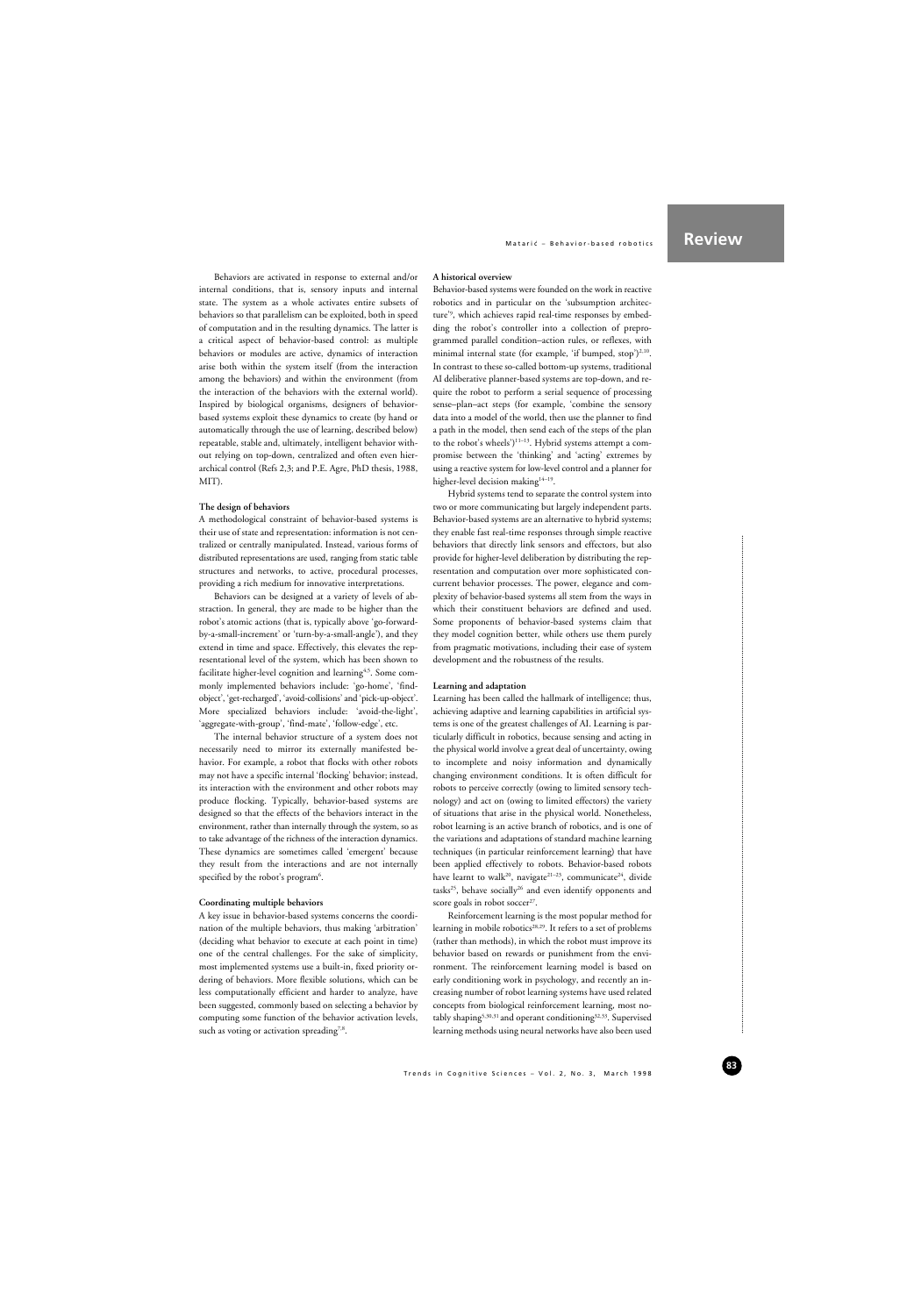

Fig. 1 The nerd herd. A group of 13 flocking mobile robots. These robots also demonstrated wandering, following, aggregation, dispersion, chain-formation and foraging.

extensively<sup>23,34,35</sup>. Some of the most effective demonstrations of learning in mobile robots have been inspired by biological learning systems.

#### **Demonstrations and applications**

Consistent with the dual goal of the field itself, behaviorbased robotics has been used both in practical applications and in futuristic exploratory endeavors. Behavior-based robots have demonstrated various standard robotic capabilities, including obstacle avoidance, navigation, terrain mapping, following, chasing/pursuit, object manipulation, task division and cooperation, and learning maps and walking. Application domains have included mobile robots, underwater vehicles, space robotics (most recently the Mars Sojourner, the robot that autonomously explored the surface of Mars), as well as robots capable of manipulation, grasping, walking and running.

Interestingly, as the behavior-based approach is being explored for modeling natural systems, the resulting research is demonstrating methods with immediate practical applications. For example, models of large-scale group behavior, that have been developed with behavior-based systems, appear to be the methodology of choice for deploying robots in hazardous or inaccessible environments, including under water, in mine fields, under ground and in space. These domains require a combination of individual independence and group cohesion capable of adapting to varying group sizes and organizations, as in natural societies. Consequently, behavior-based approaches have presented popular options for addressing analysis of natural behavior and synthesis of practical artificial behavior.

Faithful simulation and robotic models have been developed for a diverse range of natural behaviors including: reflexive behavior selection strategies<sup>36</sup>; cricket phonotaxis for flight and mating behaviors<sup>37</sup>; lobster odor location<sup>38</sup>; fly<sup>39</sup> and hover-fly<sup>40</sup> vision; insect navigation, trail formation and pathfinding $41,42$ ; the application of the schema theory to modeling navigation<sup>43</sup> and frog behavior<sup>44</sup>; the use of evolutionary computation methods, modeled after natural selection, to develop individual robotic behaviors<sup>45</sup>; group behaviors<sup>46</sup> and many others. A bi-annual international conference, 'Simulation of Adaptive Behavior', is devoted to the subject, and has been convening since 1990; its proceedings provide a more representative review of the various activities in this field<sup>47-50</sup>.

### *An example of biologically inspired navigation*

Our own work has used behavior-based systems to model navigation, map learning and path-finding mechanisms loosely modeled on the rat's hippocampal place cells<sup>4</sup>. In this system, the behaviors served not only for general movement and obstacle avoidance, but also for landmark detection and representation. As new landmarks were discovered, behaviors became associated with them, and subsequently became activated whenever the robot returned to the same location, much like hippocampal place cells in rats<sup>51-54</sup>. Unlike its neural counterpart, whose network topology has no obvious mapping to the physical space it represents, our synthetic navigation system maintained a clear isomorphic mapping between the two. Consequently, the resulting robotgenerated maps were easily readable by humans interacting with the robot. The landmark behaviors also served as predictors that allowed the robot to localize more precisely in its environment; an active landmark used context to activate its network neighbor in the robot's direction of travel, thus 'priming' it and generating expectation. A lack of expectation indicated novel locations or incorrect localization.

#### *An example of ethologically inspired group behavior*

Our more recent work has focused on using behavior-based systems to model group behavior. Inspired by ethologically common natural behaviors, we have used groups of up to 13 robots to demonstrate aggregation, dispersion, following, flocking, foraging, task division, specialization and dominance hierarchy formation (see Fig. 1). The robotic implementations resemble the equivalent behaviors found in species ranging from ants, crabs and chickens to chimps and humans<sup>55,56</sup>, but are not designed to be careful mechanistic models. Instead, they serve as demonstrations of possible mechanisms that push the state of the art in robotics, as well as allowing us to postulate theories about their inspirations from nature.

#### **Current developments: biologically inspired imitation**

Our most recent work with behavior-based systems extends the control spectrum from planar mobile robots to articulated, anthropomorphic bodies. Again inspired by certain neuroscience theories of motor control<sup>57,58</sup> (which demonstrate evidence of a finite set of additive force fields controlling the movement repertoire of frogs and rats), we are developing behaviors for the control of three-dimensional movement. As with our work on group behavior, we are using 'basis-behavior' primitives as a substrate for a broader repertoire of higher-level behaviors, obtained by sequencing and combining the basis set<sup>59</sup>. Our current basis set includes behaviors for movement to a destination point, posture maintenance and oscillatory movements, all based on theories of human motor control<sup>60-63</sup>, with the eventual goal of modeling learning by imitation.

Acquiring new skills by imitation is a well-known robotics problem. It is usually classified as learning by demonstration,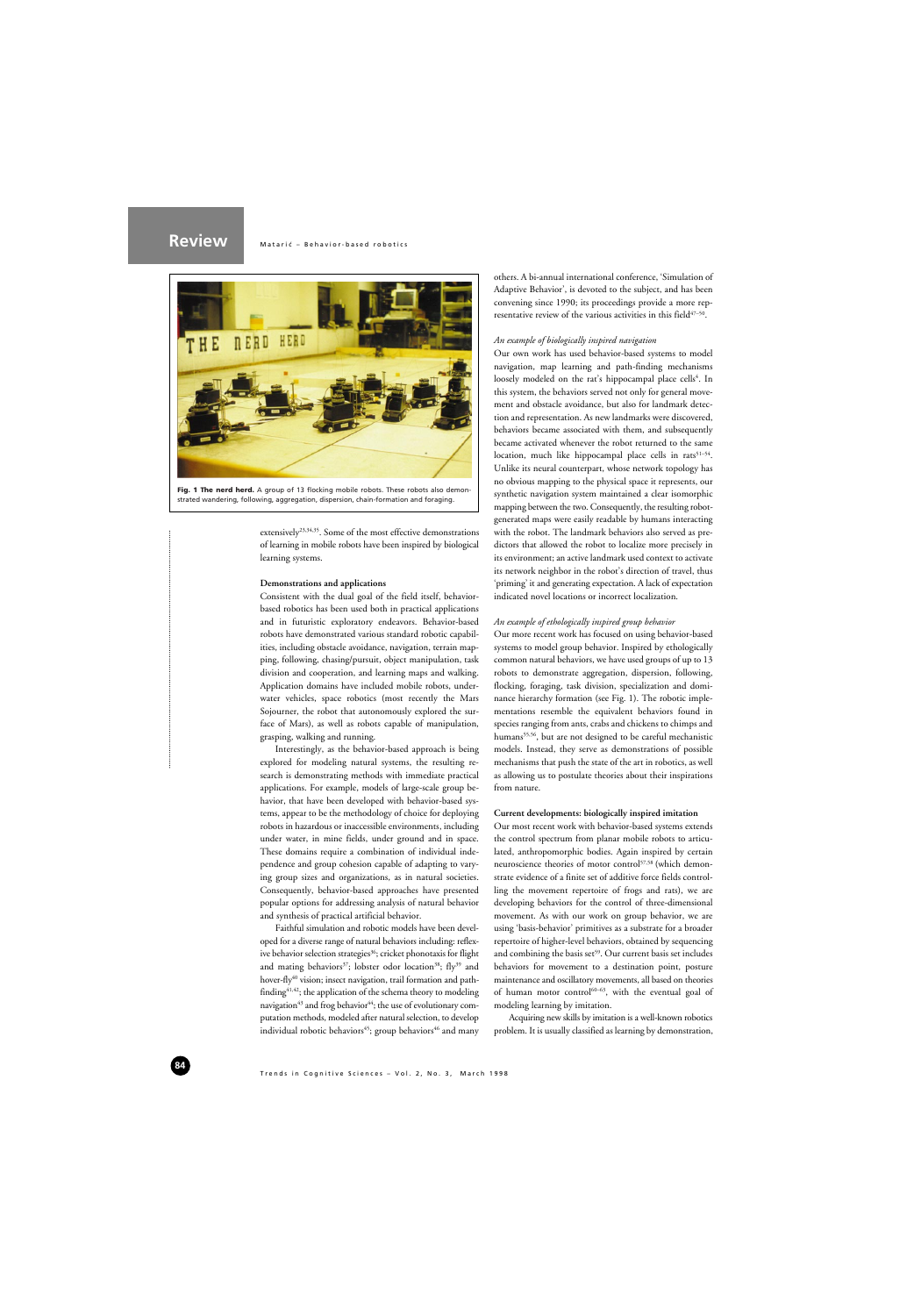where the robot uses vision sensors to interpret the behavior of a human user and thus acquire a new task. Historically, assembly tasks have been learned by demonstration, without an effort to model precisely the observed behavior, but focusing on achieving the demonstrated goals<sup>64-67</sup>. More recently, imitation learning between two mobile robots has been demonstrated<sup>68</sup>, as has skill learning between a human demonstrator and an articulated robot arm with human kinematics, such as learning to balance a pole<sup>69</sup> and play Kendama70. The latter was an instantiation of the bidirectional theory of motor control<sup>71</sup>, another example of a robotic implementation of a neuroscience model. Modeling human skill acquisition, while a tremendously challenging task, is gaining popularity in robotics. It has recently been approached from a Piagetian perspective, using developmental stages in order to simplify the complex learning problem72–74. Computational modeling of motor control and learning is an active research area outside the scope of this review.

Inspired by data from neuroscience and psychophysics that provide evidence for combined perceptual and motor activation during movement observation and imagination75–78, we are developing a set of behaviors that not only produce movement, but also facilitate its perception. These behavior primitives simultaneously recognize and plan movements, thus combining perception and generation. Furthermore, the primitives facilitate prediction, in that they represent complete movements and when presented with an incomplete visual input, can complete it based on their own model of the movement. Practically, the system functions by continuously classifying the observed movements into its known repertoire, thus enabling imitation.

This approach is an extension of our earlier hippocampus-inspired navigation work, described above, in which landmark behaviors primed and anticipated other landmarks based on their local topology. Similarly, in the current work, partial movement matches recognize and prime complete behaviors. Inspired by developmental psychology work providing evidence for infant prediction of goals implied in observed incomplete and incorrect actions<sup>79</sup>, our primitives infer movement goals by internally matching, predicting and completing the observed movements. The ultimate goal of this work is dual, in a manner typical of behavior-based work, namely to: (1) provide insight into the animal/human imitation process, and (2) facilitate automated programming of new tasks and skills in robotic systems.

#### **Acknowledgements**

This work is supported by the Office of Naval Research Grant N00014-95- 1-0759, the National Science Foundation Career Grant IRI-9624237 and Infrastructure Grant CDA-9512448. The author is grateful to Paolo Gaudiano for his extensive insightful comments on an earlier draft of this paper.

#### **References**

**1** Arbib, M.A. (1981) Perceptual structures and distributed motor control, in *Handbook of Physiology*: *Motor Control* (Brooks, V.B., ed.), pp. 809–813, MIT Press

- **2** Agre, P.E. and Chapman, D. (1987) Pengi: an implementation of a theory of activity *Proc. AAAI-87*, pp. 268–272, AAAI Press
- **3** Brooks, R.A. (1991) Artificial life and real robots, in *Toward a Practice*

#### **Outstanding questions**

While major accomplishments have been made in the development of behavior-based systems (see Ref. 80 for an in-depth review of the foundations, goals and the state of the field in 1991), many interesting and important research questions remain to be addressed. Among them are:

- What organizational principles will be needed in order to scale-up behavior-based systems so that they are able to handle truly complex problems, such as those involving multiple, very different tasks and goals, akin to animal behavioral repertoires?
- How well will behavior-based systems scale-up to increasingly more cognitive problems, such as those involving symbolic reasoning, including natural language discourse?
- Can researchers in natural and artificial sciences overcome their stylistic, terminological and methodological differences and collaborate more closely and efficiently in order to utilize their complementary expertise more efficiently?

*of Autonomous Systems: Proceedings of the First European Conference on Artificial Life,* pp. 3–10, MIT Press

- 4 Matarić, M.J. (1990) Navigating with a rat brain: a neurobiologicallyinspired model for robot spatial representation, in *From Animals to Animats: International Conference on Simulation of Adaptive Behavior* (Meyer, J-A. and Wilson, S., eds), pp. 169–175, MIT Press
- **5** Matarić, M.J. (1996) Reinforcement learning in the multi-robot domain *Autonomous Robots* 4, 73–83
- **6** Steels, L. (1994) The artificial life roots of artificial intelligence *Artificial Life* 1, 55–110
- **7** Maes, P. (1989) The dynamics of action selection, in *IJCAI-89*. Detroit, MI, pp. 991–997, Morgan Kaufmann
- **8** Payton, D. *et al.* (1992) Do whatever works: a robust approach to faulttolerant autonomous control *J. Appl. Intell.* 3, 226–249
- **9** Brooks, R.A. (1986) A robust layered control system for a mobile robot *IEEE J. Robotics Automation* 2,14–23
- **10** Brooks, R.A. and Connell, J.H. (1986) Asynchronous distributed control system for a mobile robot, in *SPIE*. Cambridge, MA, pp. 77–84
- **11** Giralt, G., Chatila, R. and Vaisset, M. (1983) An integrated navigation and motion control system for autonomous multisensory mobile robots, in *First International Symposium on Robotics Research* (Brady, M. and Paul, R., eds), pp. 191–214, MIT Press
- **12** Moravec, H.P. and Elfes, A. (1985) High resolution maps from wide angle sonar, in *IEEE International Conference on Robotics and Automation*. St Louis, MO, IEEE Press
- **13** Laird, J.E. and Rosenbloom, P.S. (1990) Integrating, execution, planning, and learning in soar for external environments, in *Proc., AAAI-90*, pp. 1022–1029, AAAI Press
- **14** Firby, R.J. (1987) An investigation into reactive planning in complex domains, in *Proceedings, Sixth National Conference on Artificial Intelligence*. Seattle, pp. 202–206, AAAI Press
- **15** Georgeff, M.P. and Lansky, A.L. (1987) Reactive reasoning and planning, in *Proceedings, Sixth National Conference on Artificial Intelligence*, pp. 677–682, AAAI Press
- **16** Arkin, R.C. (1989) Towards the unification of navigational planning and reactive control, in *AAAI Spring Symposium on Robot Navigation*, pp. 1–5, AAAI Press
- **17** Payton, D. (1990) Internalized plans: a representation for action resources, in *Designing Autonomous Agents: Theory and Practice from Biology to Engineering and Back* (Maes, P., ed.), pp. 89–104, MIT Press
- **18** Malcolm, C. and Smithers, T. (1990) Symbol grounding via a hybrid architecture in an autonomous assembly system, in *Designing Autonomous Agents: Theory and Practice from Biology to Engineering and Back* (Maes, P., ed.), pp. 145–168, MIT Press
- **19** Connell, J.H. (1991) Sss: a hybrid architecture applied to robot navigation, in *IEEE International Conference on Robotics and Automation*. Nice, France, pp. 2719–2724, IEEE Press
- **20** Maes, P. and Brooks, R.A. (1990) Learning to coordinate behaviors, in *Proc., AAAI-90*. Boston, MA, pp. 796–802, AAAI Press
- 21 Matarić, M.J. (1992) Integration of representation into goal-driven behavior-based robots *IEEE Trans. Robot. Automation* 8, 304–312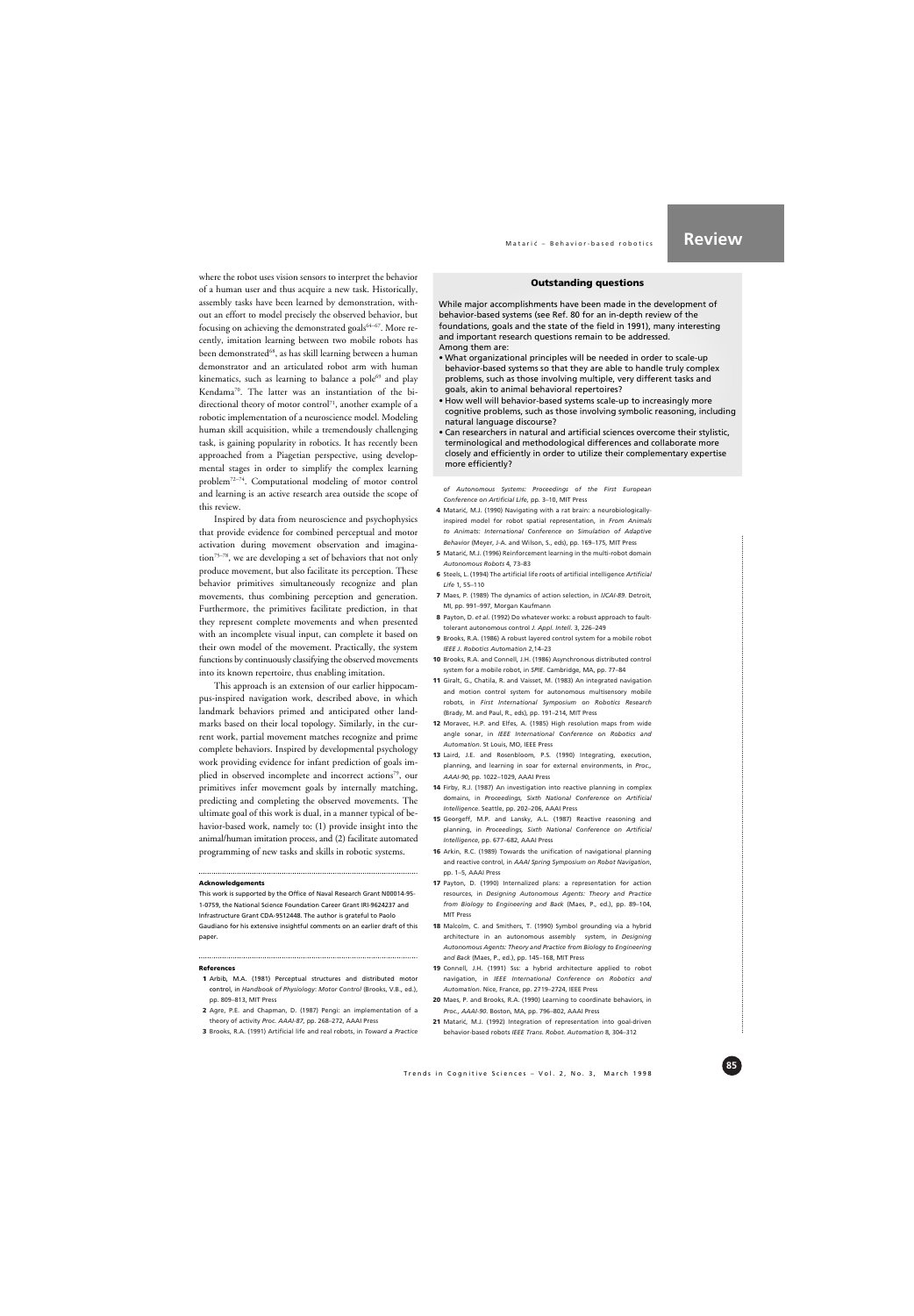### **Review** Matarić - Behavior-based robotics

- **22** Millán, José Del R. (1994) Learning reactive sequences from basic reflexes, in *Proceedings, Simulation of Adaptive Behavior SAB-94*, pp. 266–274, MIT Press
- **23** Pfeifer, R. and Verschure, P. (1992) Distributed adaptive control: a paradigm for designing autonomous agents, in *Toward a Practice of Autonomous Systems* (Varela, F.J. and Bourgine, P., eds), pp 21–30, MIT Press
- **24** Yanco, H. and Stein, L.A. (1993) An adaptive communication protocol for cooperating mobile robots, in *From Animals to Animats: International Conference on Simulation of Adaptive Behavior* (Meyer, J-A., Roitblat, H. and Wilson, S., eds), pp. 478–485, MIT Press
- **25** Parker, L.E. (1993) An experiment in mobile robotic cooperation, in *Proceedings, Robotics for Challenging Environment*. Albuquerque, New Mexico
- 26 Matarić, M.J. (1994) Learning to behave socially, in *From Animals to Animats: International Conference on Simulation of Adaptive Behavior* (Cliff, D. *et al.*, eds), pp. 453–462, MIT Press
- **27** Asada, M. *et al.* (1994) Coordination of multiple behaviors acquired by a vision-based reinforcement learning, in Proceedings, *IEEE/RSJ/GI International Conference on Intelligent Robots and Systems*. Munich, Germany, IEEE Press
- **28** Mahadevan, S. and Kaelbling, L.P. (1996) The national science foundation workshop on reinforcement learning *AI Magazine* 17, 89–97
- **29** Kaelbling, L.P., Littman, M.L. and Moore, A.W. (1996) Reinforcement learning: a survey *J. Artif. Intell. Res.* 4, 237–285
- **30** Matarić, M.J. (1994) Reward functions for accelerated learning, in *Proceedings of the Eleventh International Conference on Machine Learning (ML-94*) (Cohen, W.W. and Hirsh, H., eds), pp. 181–189, Morgan Kaufmann
- **31** Dorigo, M. and Colombetti, M. (1997) *Robot Shaping: an Experiment in Behavior Engineering,* MIT Press
- **32** Gaudiano, P. *et al.* (1996) A model of operant conditioning for adaptive obstacle avoidance, in *From Animals to Animats: International Conference on Simulation of Adaptive Behavior* (Maes, P. *et al.*, eds), pp. 373–381, MIT Press
- **33** Touretzky, D.S. and Saksida, L.S. (1997) Operant conditioning in skinnerbots *Adaptive Behav.* 5, 219–247
- **34** Baloch, A.A. and Waxman, A.M. (1991) Visual learning, adaptive expectations, and behavioral conditioning of the mobile robot MAVIN *Neural Networks* 4, 271–302
- **35** Gaudiano, P. and Chang, C. (1997) Neural competitive maps for reactive and adaptive behavior, in *IEEE International Symposium on Computational Intelligence in Robotics and Automation*, pp. 13–18, IEEE Press
- **36** Connell, J.H. (1990) *Minimalist Mobile Robotics: a Colony Architecture for an Artificial Creature,* Academic Press
- **37** Webb, B. (1993) Robotic experiments in cricket phonotaxis, in *From Animals to Animats: International Conference on Simulation of Adaptive Behavior* (Meyer, J-A., Roitblat, H. and Wilson, S., eds), MIT Press
- **38** Grasso, F. *et al.* (1996) Locating odor sources in turbulence with a lobster-inspired robot, in *From Animals to Animats: International Conference on Simulation of Adaptive Behavior* (Maes, P. *et al.,* eds), pp. 101–112, MIT Press
- **39** Franceschini, N. (1975) Sampling of the visual environment by the compound eye of the fly, in *Photoreceptor Optics* (Snyder, A. and Menzel, R., eds), pp. 98–125, Springer
- **40** Cliff, D. (1990) The computational hoverfly; a study in computational neuroethology, in *From Animals to Animats: International Conference on Simulation of Adaptive Behavior* (Meyer, J-A. and Wilson, S., eds), pp. 87–96, MIT Press
- **41** Deneubourg, J.L. *et al.* (1986) Random behaviour, amplification processes and number of participants: how they contribute to the foraging properties of ants *Physica D* 22, 176–186
- **42** Deneubourg, J.L. *et al.* (1987) Self-organization mechanisms in ant societies, ii: Learning in foraging and division of labor, in *From Individual to Collective Behavior in Social Insects* (Pasteels, J.M. and Deneubourg, J.L., eds), pp. 177–196, Birkhauser
- **43** Arbib, M.A. (1997) From visual affordances in monkey parietal cortex to hippocampo-parietal interactions underlying rat navigation *Philos. Trans. R. Soc. London Ser. B* 352, 1429–1436
- **44** Arbib, M.A. (1989) Visuomotor coordination: neural models and

perceptual robotics, in *Visuomotor Coordination: Amphibians, Comparisons, Models and Robots*, pp. 121–171, Plenum Press

- **45** Nolfi, S. *et al.* (1994) Now to evolve autonomous robots: different approaches in evolutionary robotics, in *Proceedings, Artificial Life IV*, pp. 190–197, MIT Press
- **46** Agah, A. and Bekey, G.A. (1997) Phylogenetic and ontogenetic learning in a colony of interacting robots *Autonomous Robots* 4, 85–100
- **47** Meyer, J-A. and Wilson, S., eds (1990) *From Animals to Animats: Proceedings of the First International Conference on Simulation of Adaptive Behavior*, MIT Press
- **48** Meyer, J-A., Roitblat, H. and Wilson, S., eds (1993) *From Animals to Animats: Proceedings of the Second International Conference on Simulation of Adaptive Behavior*, MIT Press
- **49** Cliff, D. *et al.*, eds (1994) *From Animals to Animats. Proceedings of the Third International Conference on Simulation of Adaptive Behavior,* MIT Press
- **50** Maes, P. *et al.* (1996) *From Animals to Animats: Proceedings of the Fourth International Conference on Simulation of Adaptive Behavior* (Maes, P. *et al.*, eds), MIT Press
- **51** O'Keefe, J. and Nadel, L. (1978) *The Hippocampus as a Cognitive Map*, Oxford University Press
- **52** Eichenbaum, H. and Cohen, N.J. (1988) Representation in the hippocampus: What do hippocampal neurons code? *Trends Neurosci.* 11, 244–248
- **53** Foster, T.C. *et al.* (1989) Spatial selectivity of rat hippocampal neurons: dependence on preparedness for movement *Science* 244, 1580–1582
- **54** O'Keefe, J. (1989) Computations the hippocampus might perform, in *Neural Connections, Mental Computation* (Nadel, L. *et al.*, eds), pp. 225–284, MIT Press
- **55** Chase, I.V. and Rohwer, S. (1987) Two methods for quantifying the development of dominance hierarchies in large groups with application to harris' sparrows *Anim. Behav*. 35, 1113–1128
- **56** Matarić, M.J. (1993) Kin recognition, similarity, and group behavior, in *Proceedings of the Fifteenth Annual Conference of the Cognitive Science Society*. Boulder, Colorado, pp. 705–710, Erlbaum
- **57** Bizzi, E., Mussa-Ivaldi, F.A. and Giszter, S. (1991) Computations underlying the execution of movement: a biological perspective *Science* 253, 287–291
- **58** Mussa-Ivaldi, F.A. and Giszter, S. (1992) Vector field approximation: a computational paradigm for motor control and learning *Biol. Cybern.* 67, 491–500
- **59** Mataric, M.J. (1995) Designing and understanding adaptive group behavior *Adaptive Behav.* 4, 50–81
- **60** Flash, T. and Hogan, N. (1985) The coordination of the arm movements: an experimentally confirmed mathematical model *J. Neurosci*. 7, 1688–1703
- **61** Morasso, P. (1981) Spatial control of arm movements *Exp. Brain Res.* 42, 223–227
- **62** Arbib, M.A., Schweighofer, N. and Thatch, W.T. (1995) Modeling the cerebellum: from adaptation to coordination, in *Motor Control and Sensory-Motor Integration: Issues and Directions*, pp. 11–36, Elsevier
- **63** Brooks, V. *et al.* (1995) Learning what and how in a human motor task *Learn. Mem.* 2, 225–242
- **64** Ikeuchi, K. *et al.* (1990) Assembly plan from observation. Technical report. *Carnegie Mellon University Robotics Institute Annual Research Review*, pp. 37–53, Carnegie Mellon Univeristy
- **65** Kuniyoshi, Y., Inaba, M. and Inoue, H. (1994) Learning by watching: extracting reusable task knowledge from visual observation of human performance *IEEE Trans. Robot. Automation* 10, 799–822
- **66** Lee, C. and Xu, Y. (1996) Online, interactive learning of gestures for human/robot interfaces, in *Proceedings, IEEE International Conference on Robotics and Automation* (Vol. 4). Minneapolis, MN, pp. 2982–2987, IEEE Press
- **67** Hovland, G.E., Sikka, P. and McCarragher, B.J. (1996) Skill acquisition from human demonstration using a hidden markov model, in *Proceedings IEEE International Conference on Robotics and Automation*. Minneapolis, MN, pp. 2706–2711, IEEE Press
- **68** Demiris, J. and Hayes, G. (1996) Imitative learning mechanisms in robots and humans, in *Proceedings of the 5th European Workshop on Learning Robots.* Bari, Italy, (Klingspor, V., ed.), pp. 9–16